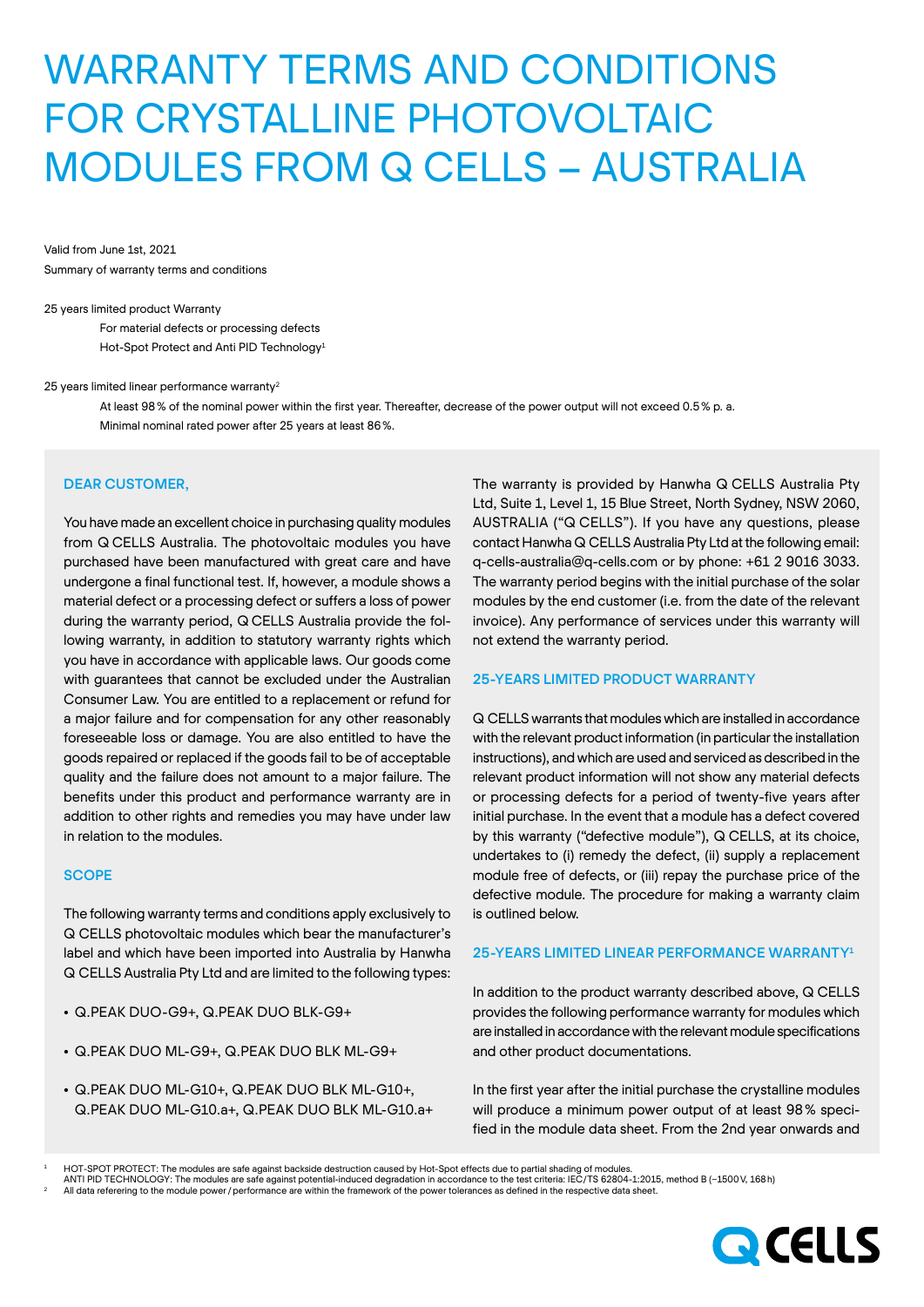for a duration of 24 years the crystalline modules will have a yearly maximum decrease (degradation) of power of not more than 0.5%, i.e. after 25 years the crystalline module will have a minimum power output of at least 86% of the minimum power output specified in the module data sheet.

All power data refers to measurements under the STC Standard Test Conditions applicable at the beginning of this warranty. The STC Standard Test Conditions are customary standardized basic conditions for the measurement of the power of solar modules. The current Standard Test Conditions are defined at DIN EN 60904-3 (IEC 904-3). Please contact us in case you need a copy of this document.

In the event that the power output of a module falls below the minimum power output ("non-performing module") Q CELLS may, at its choice, compensate any differences to the guaranteed power by: (i) remedying the defect, (ii) replacing the module, (iii) supplying additional modules as described below under "Warranty claims and entitlements", (iv) repaying the purchase price of the modules, or (v) reducing the purchase price in proportion of the actual power to the guaranteed power. Subject to any rights you may have at law that cannot be excluded, other payments, such as compensation for expenses or for related damages, shall not be covered by this performance warranty.

# EXCLUSIONS TO THE PRODUCT AND PERFORMANCE WARRANTY

Q CELLS is entitled to refuse to honor this warranty in the following circumstances (regardless of how those circumstances arise):

- where modules have been used or handled, or modifications made to the modules, not in accordance with the relevant product information or written instructions issued by Q CELLS;
- where the modules have not been installed in accordance with the relevant installation and operating manual or other written instructions issued by Q CELLS (including where modules are used in high snow loads or extreme temperature conditions where the conditions of use exceed the specifications set out in the relevant product information, and sound structured engineering);
- where the system containing modules has been incorrectly configured (including use with incompatible modules or inverters, or inadequate system design);
- where the modules have not been serviced or maintained in accordance with the relevant product information or written instructions issued by Q CELLS;
- where the modules have been used for purposes or in circumstances not conforming to the product specifications (as set out in the applicable module datasheet) or not in compliance with the installation and operating instructions;
- where the modules have been damaged due to external or environmental causes of any kind (including pollution of any kind, fire, explosion, smoke, charring, lightning, hail, frost, snow or storms);
- where the modules have been damaged due to malicious acts by any person (including vandalism or violent activities);
- where the modules have been damaged due to damage to or defects in the photovoltaic system in which the modules are installed, due to factors such as voltage fluctuations, power peaks, excess voltage, power failure etc.;
- scratches, marks, mechanical wear, rust, mould, degradation, discoloration and other changes which occur after the delivery of the modules but which do not result in any adverse effect on the mechanical stability of the product or a reduction of performance which exceeds the levels set out in the performance warranty;
- where the modules are modified or used in processes involving, or in conjunction with, other products without Q CELLS' prior written consent, or
- where the serial number or product label has been removed, changed, deleted or made unrecognizable, or if the number or label is no longer clearly distinguishable for other reasons beyond Q CELLS' control and therefore it is not possible to conclusively identify the modules.

This warranty does not apply for modules which are used on mobile carriers such as motor vehicles, caravans or boats. This warranty does not extend to any claim to compensation for the reimbursement of costs for dismantling, installation or replacement, loss of yield or other indirect damages.

# CLAIMS UNDER THE PRODUCT AND PERFORMANCE WARRANTY/NOTIFICATION OF DEFECTS

The supplied modules must be checked for visible defects when they are delivered. Any defects discovered during this process must be reported immediately to Hanwha Q CELLS Australia Pty Ltd (email: service.au@q-cells.com / phone: +61 2 9016 3033). If visible defects are not reported immediately, Q CELLS may refuse to honor this warranty. To claim under this warranty, please contact Hanwha Q CELLS Australia Pty Ltd (email: service.au@q-cells.com /phone: +61 2 9016 3033). We ask for our customers' understanding that Q CELLS cannot accept any unauthorised return shipments of modules and we will not take delivery of such items.

## PERFORMANCE OF THE WARRANTY SERVICES

• Q CELLS will determine the manner in which it wishes to settle warranty claims, as indicated in the warranty descriptions